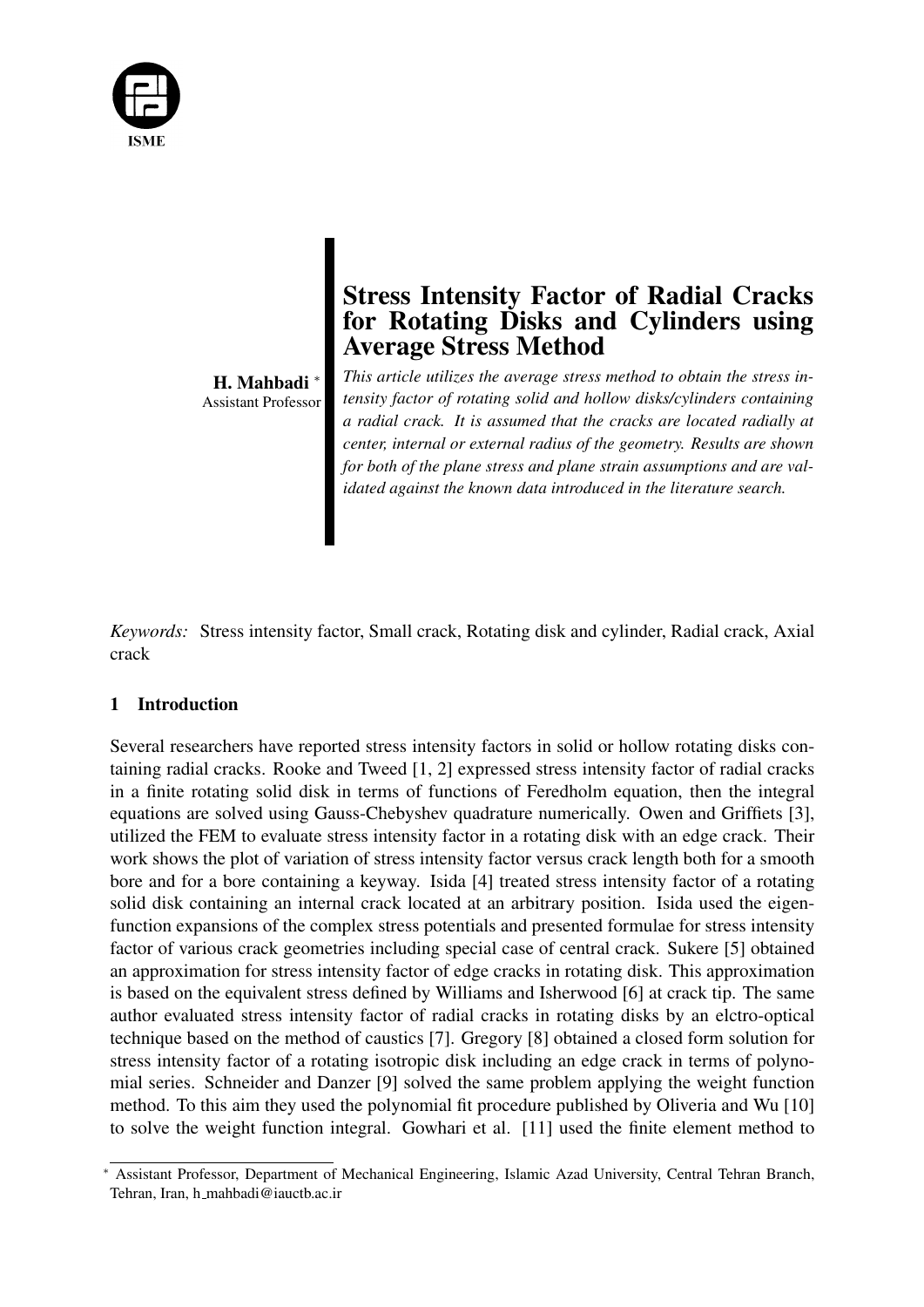

Figure 1 Superposition method applied to approximate stress intensity factor

predict the stress intensity factors for radial single and double edge cracks of annular and solid discs under constant angular velocity. They approximated equivalent prediction equations to evaluate stress intensity factors of these cracked geometries interpolating data obtained from finite element results.

In this paper the stress intensity factor of isotropic solid disks with central or single edge radial crack is approximated utilizing the average hoop stress along the crack face. The proposed simple equations predict the stress intensity factors with engineering accuracy for mentioned geometry. On the other hand, the present work demonstrates formulae for stress intensity factor of radial cracks located at internal or external radius of surface of a hollow disk. These formulae are obtained utilizing the combination of weight function and the average stress method. The results and discussion section of this paper compares presented formulae of this paper with those reported in the literature search whenever they were available. This comparison shows that some of the reported data in the literature search are not compatible with others for the same geometry.

#### 2 Mathematical formulation

Stress intensity factor of rotating disks containing a single radial crack is obtained in this research assuming both the plane stress and plane strain conditions. The crack problems considered in this paper are central crack or radial edge crack for solid disks and radial crack at inside/outside surfaces for hollow disks. The following subsections shows the mathematical procedure to obtain these stress intensity factors.

#### *2.1 Disk with central crack*

Consider a rotating disk/cylinder with radius *R<sup>o</sup>* containing a central crack with length 2*a*. Applying the superposition method, the stress intensity factor of the rotating cracked disk is equivalent to the stress intensity factor of unrotating cracked disk. Wherein, the stress distribution is equal to the tangential stress of the rotating disk. Now, the first mode SIF of this unrotating disk is approximated with the SIF of a finite strip containing a central crack subjected to uniform stress  $\sigma_{ave}$  along the crack face. Where,  $\sigma_{ave}$  is average of the tangential stress produced by rotation of the uncracked disk over the crack length (See Fig. 1). The tangential stress of a rotating disk for plane stress and plane strain assumptions is:

$$
\sigma_{\theta} = \frac{1+\alpha}{3}\rho\omega^2(R_o^2 - \frac{3\alpha}{1+\alpha}r^2)
$$
 (1)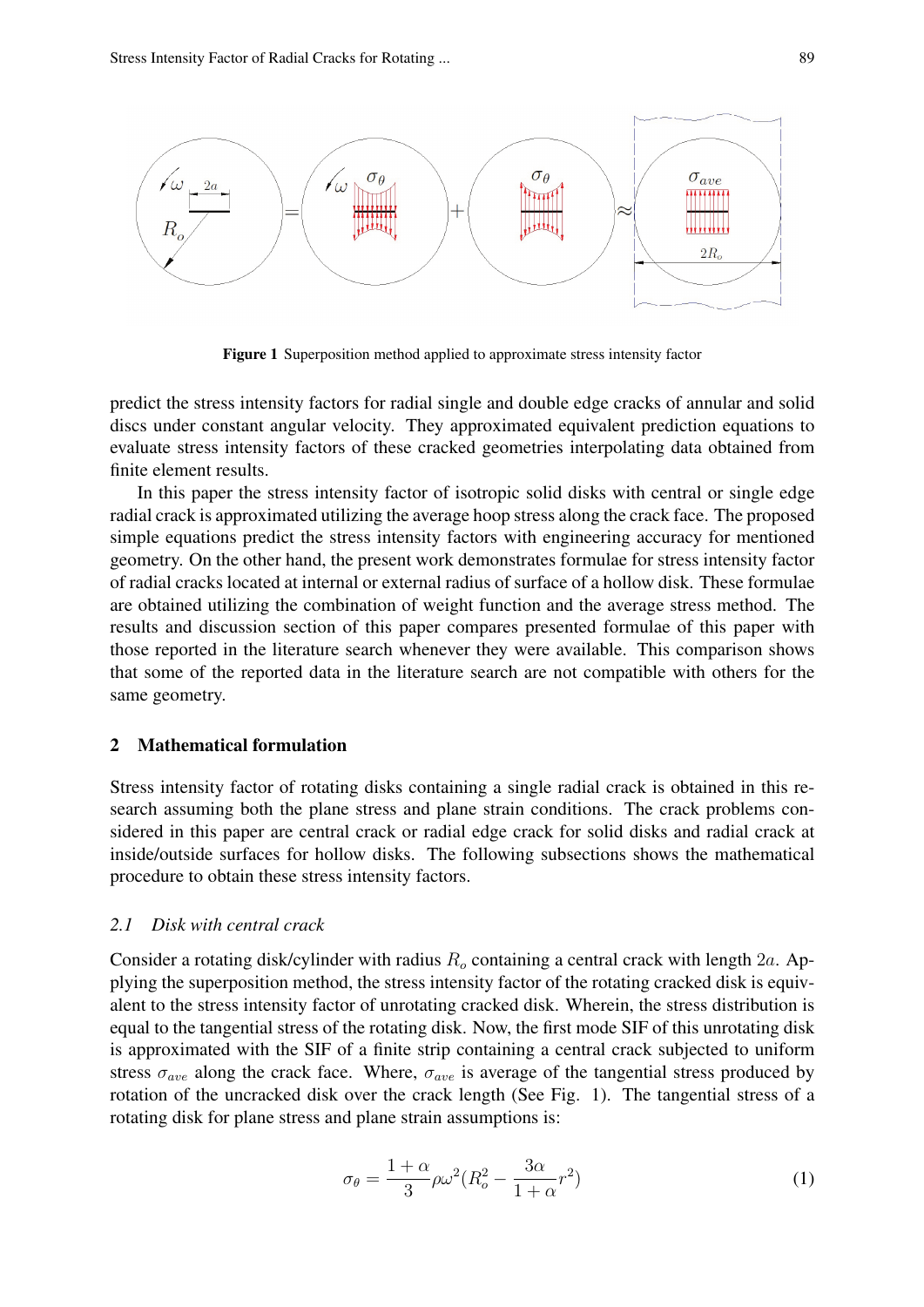where  $\alpha$  is:

$$
\alpha = \frac{1+3\nu}{8} \quad \text{plane stress}
$$
  

$$
\alpha = \frac{1+2\nu}{8(1-\nu)} \quad \text{plane strain}
$$
 (2)

The average tangential stress over the crack length is:

$$
\sigma_{ave} = \frac{1}{a} \int_0^a \sigma_\theta dr = \frac{1+\alpha}{3} \rho \omega^2 R_o^2 [1 - \frac{\alpha}{1+\alpha} (\frac{a}{R_o})^2]
$$
(3)

For a finite strip of width 2*R<sup>o</sup>* with a central crack of length 2*a* subjected to the uniform remote stress  $\sigma$ ,  $K_I$  is defined by [12]:

$$
K_I = \sigma \sqrt{\pi a} \sqrt{\sec \frac{\pi a}{2R_o}}
$$
 (4)

Applying equation (4) to the problem of disk results:

$$
K_I = \frac{1+\alpha}{3}\rho\omega^2 R_o^2 \sqrt{\sec(\frac{\pi a}{2R_o})} \left[1 - \frac{\alpha}{1+\alpha}(\frac{a}{R_o})^2\right] \sqrt{\pi a}
$$
 (5)

#### *2.2 Disk with edge crack*

The second geometry is a rotating disk/cylinder with an edge crack of the length *a*. Averaging the tangential stress over the crack length results:

$$
\sigma_{ave} = \frac{1}{a} \int_{R_o - a}^{R_o} \sigma_{\theta} dr = \frac{1 + \alpha}{3} \rho \omega^2 R_o^2 \{ 1 - \frac{\alpha}{(1 + \alpha)a/R_o} [1 - (1 - \frac{a}{R_o})^3] \}
$$
(6)

The following equation is proposed for stress intensity factor of a disk with an edge crack subjected to the uniform pressure acting along the crack length *a* [13].

$$
K_I = 1.1215(1 - \frac{a}{2R_o})^{-\frac{3}{2}} \sigma \sqrt{\pi a}
$$
\n(7)

Due to the Eq. (7), stress intensity factor of the rotating disk with an edge crack is:

$$
K_I = 1.1215 \left(\frac{1+\alpha}{3}\right) \left(1 - \frac{a}{2R_o}\right)^{-\frac{3}{2}} \rho \omega^2 R_o^2 \left\{1 - \frac{\alpha}{(1+\alpha)a/R_o} \left[1 - \left(1 - \frac{a}{R_o}\right)^3\right]\right\} \sqrt{\pi a} \tag{8}
$$

#### *2.3 Hollow disk with edge crack at internal face*

Weight function method proposed by Bueckner [14] and Rice [15] is used to compute the first mode stress intensity factor of a rotating hollow disk/cylinder with a radial crack located at its inside surface. Based on this method, if for a cracked body under symmetric loading (called the reference case) the stress intensity factor  $K_I^r(a)$  and the displacement field  $u_y^r(a)$  are known, then the stress intensity factor for any loading system applied to the same crack may be calculated by the following equation (See Fig. 2):

$$
K_I = \int_0^a \sigma(x) \cdot h_I(x, a) dx \tag{9}
$$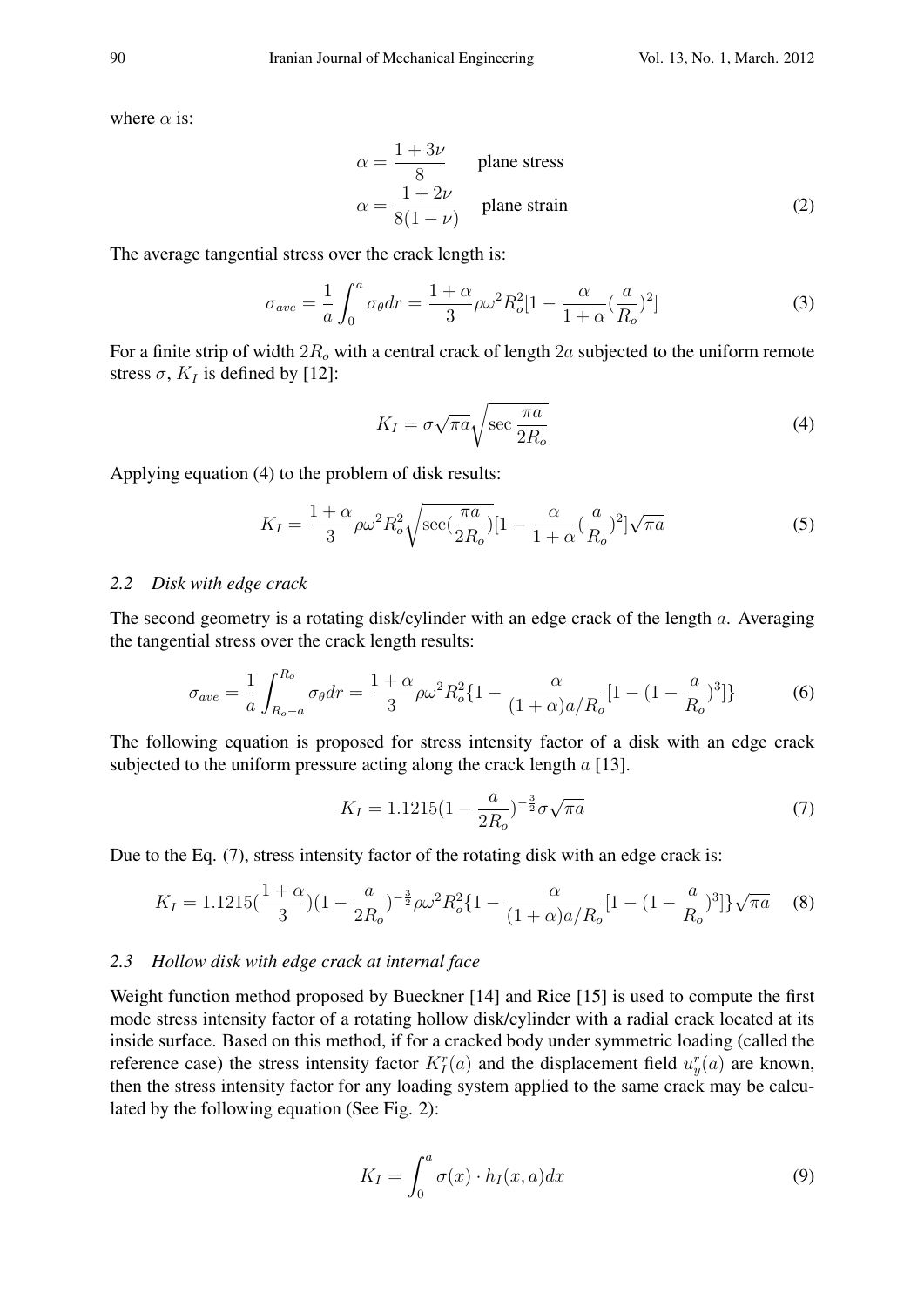

Figure 2 Coordinate system

where  $\sigma(x)$  is stress distribution along the crack length in the uncracked body due to the loading for which the stress intensity factor is calculated, and  $h(x, a)$  is the Mode I weight function which can be determined from:

$$
h_I(x,a) = \frac{E'}{K_I^r(a)} \frac{\partial u_y^r(x,a)}{\partial a}
$$
\n(10)

In Eq. (10),  $E' = E$ , for plane stress,  $E = E/(1 - \nu^2)$  for plane strain and *E* is the modulus of elasticity. The solution for crack face displacement field is needed to apply Eq. (9). Displacement field for hollow disks with an internal or external crack is proposed by Pastrama [16, 17] using the FE method. Ma et al. [18] also obtained the weight function  $h_I(x, a)$  for the same geometries using the FE method. In this paper, the weight function obtained by Ma et al. for a ring with a radial crack at its inside or outside surface is rearranged in the following form:

$$
\sqrt{a}h_I(x/a) = \frac{\sqrt{2}}{\sqrt{\pi}\sqrt{1-x/a}} + A^1(a_0, W)\sqrt{1-x/a} + A^2(a_0, W)(1-x/a)^{3/2}
$$
\n(11)

The subsequent polynomials show the coefficients  $A<sup>1</sup>$  and  $A<sup>2</sup>$  which are functions of normalized crack length  $a_0 = a/R_i$  and ratio of inside to outside radius  $W = R_i/R_o$ :

$$
A^{i}(a_0, W) = \sum_{m=1}^{6,5} \sum_{n=1}^{6} C^{i}_{mn} \left(\frac{a_0}{1 - W}\right)^{m-1} W^{n-1}, i = 1 \text{ or } 2
$$
 (12)

The values of  $C_{mn}^1$  and  $C_{mn}^2$  for a ring with a radial crack at its inside surface are shown in Tables (1) and (2) respectively. The values of the same parameters for a ring with a radial crack at its outside surface are shown in Tables (3) and (4) respectively. Figure (3) shows comparison between different methods for stress intensity factor of this geometry subjected to uniform pressure along the crack lengths. These results are based on numerical data presented by Andrasik and Praker [19] using weight functions which were generated via the mapping collocation method, numerical results presented by Grandt using the FE method [20] and numerical results produced by closed form solution of elasticity problem presented by Delale [21]. As it may be seen from the figure stress intensity factor used in this article is more compatible to those of Andrasic and Parker and results of Grandt. These results are generated for  $R_i/R_o = 0.5$ , and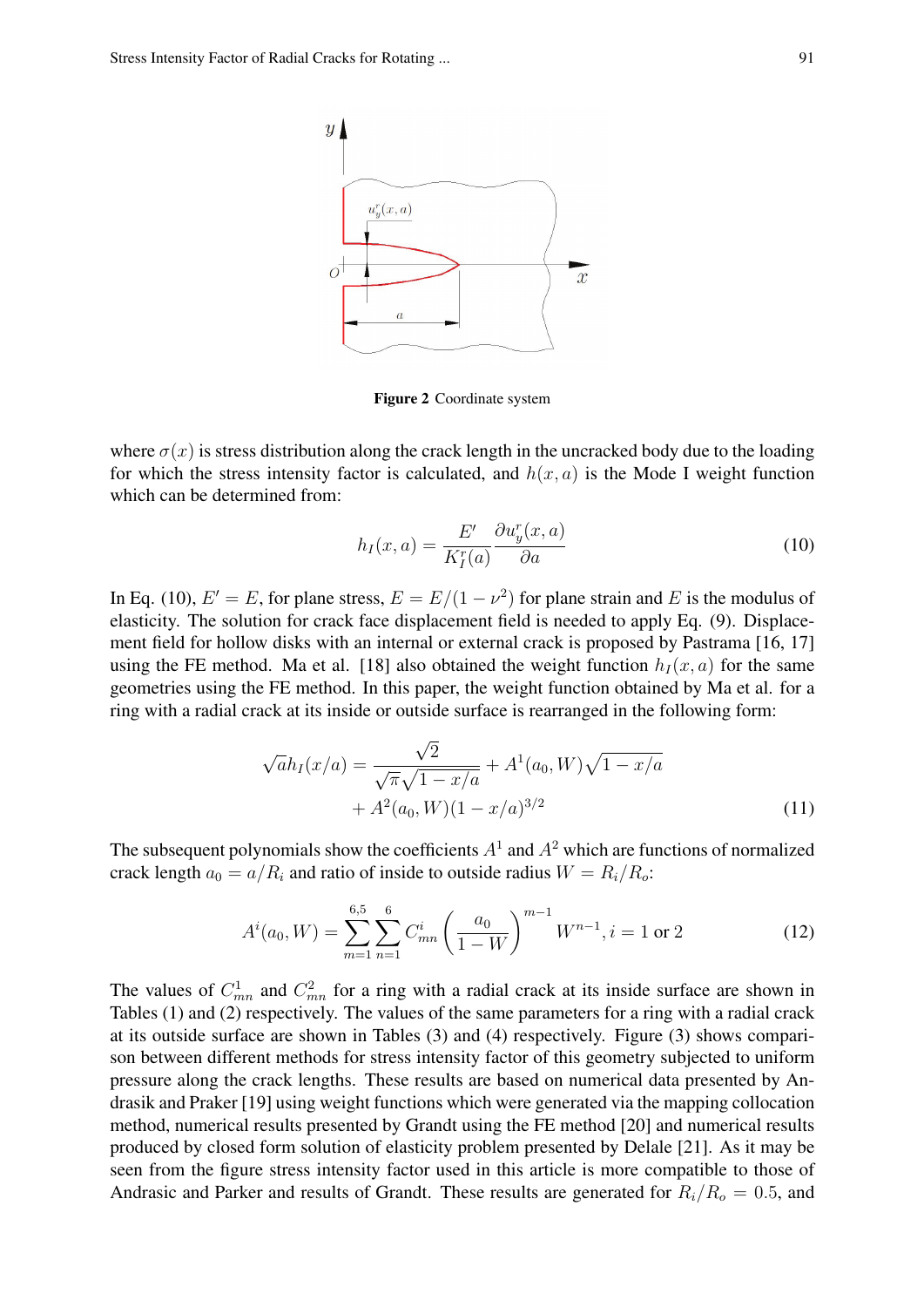**Table 1** Coefficients  $C_{mn}^1$  for internal face cracked ring

| m |                 |                 |                |                 |                 |                 |  |  |  |
|---|-----------------|-----------------|----------------|-----------------|-----------------|-----------------|--|--|--|
|   | 2.5501031E-1    |                 |                |                 |                 |                 |  |  |  |
| 2 | 2.9223186E+1    | $-3.5227005E+2$ | 1.4885594E3    | $-2.9771731E+3$ | 2.8698853E+3    | $-1.0740393E+3$ |  |  |  |
|   | $-4.0255411E+2$ | 4.3836982E+3    | -1.8014178E4   | 3.5722875E+4    | $-3.4306727E+4$ | 1.2808982E+4    |  |  |  |
| 4 | 1.6754462E+3    | $-1.7732055E+4$ | 7.2202617F4    | $-1.4244828E+5$ | 1.3648998E+5    | $-5.0916840E+4$ |  |  |  |
|   | $-2.7297581E+3$ | 2.8573816E+4    | $-1.1586344E5$ | 2.2785452E+5    | $-2.1786531E+5$ | 8.1192016E+4    |  |  |  |
| 6 | 1.5223427E+3    | $-1.5816750E+4$ | 6.3981188F4    | $-1.2551983E+5$ | 1.1974642E+5    | $-4.4547406E+4$ |  |  |  |

**Table 2** Coefficients  $C_{mn}^2$  for internal face cracked ring

|                             | n                |                   |                 |                 |                 |                   |  |  |  |
|-----------------------------|------------------|-------------------|-----------------|-----------------|-----------------|-------------------|--|--|--|
| m                           |                  |                   |                 |                 |                 |                   |  |  |  |
|                             | 1.3602442E-1     |                   |                 |                 |                 |                   |  |  |  |
| $\mathcal{D}_{\mathcal{L}}$ | 8.5642176E+0     | $-9.9005569E+1$   | 4.2193509E+2    | $-8.4729144E+2$ | 8.1781989E+2    | $-3.0592313E+2$   |  |  |  |
|                             | $-8.6422897E+1$  | 9.9205627E+2      | $-4.1968433E+3$ | 8.4519102E+3    | $-8.2090146E+3$ | 3.0980422E+3      |  |  |  |
| 4                           | $2.2335414E + 2$ | $-2.7056128E + 3$ | 1.1601126E+4    | $-2.3499676E+4$ | 2.2938346E+4    | $-8.7259707E + 3$ |  |  |  |
|                             | $-2.1869618E+2$  | 2.8572034E+3      | $-1.2418219E+4$ | 2.5240855E+4    | $-2.4621031E+4$ | 9.3981289E+3      |  |  |  |
| 6                           | 6.3620838E+1     | $-9.8720313E+2$   | 4.3472964E+3    | $-8.8032422E+3$ | 8.4773438E+3    | $-3.2020862E+3$   |  |  |  |

**Table 3** Coefficients  $C_{mn}^1$  for external face cracked ring

| m |                   |                 |                 |                 |                 |                 |  |  |
|---|-------------------|-----------------|-----------------|-----------------|-----------------|-----------------|--|--|
|   | 2.5501031E-1      |                 |                 |                 |                 |                 |  |  |
|   | 5.4080143E+1      | $-5.6152875E+2$ | 2.2443203E+3    | $-4.3442256E+3$ | 4.0749150E+3    | $-1.4852133E+3$ |  |  |
|   | $-5.0961920E+2$   | 5.3548418E+3    | $-2.1458539E+4$ | 4.1624289E+4    | $-3.9122293E+4$ | 1.4290093E+4    |  |  |
| 4 | 1.2670717E+3      | $-1.3267471E+4$ | 5.3177668E+4    | $-1.0316833E+5$ | 9.7056742E+4    | $-3.5495023E+4$ |  |  |
|   | $-9.2447144F + 2$ | 9.6765908E+3    | $-3.8768777E+4$ | 7.5214820E+4    | $-7.0813688E+4$ | 2.5934543E+4    |  |  |

**Table 4** Coefficients  $C_{mn}^2$  for external face cracked ring

| m |                   |                   |                   |                   |                   |                   |  |  |  |
|---|-------------------|-------------------|-------------------|-------------------|-------------------|-------------------|--|--|--|
|   | 1.3602442E-1      |                   |                   |                   |                   |                   |  |  |  |
|   | $-6.2564392e+001$ | 6.5881152e+002    | $-2.6154922e+003$ | 5.0134692e+003    | $-4.6529854e+003$ | 1.6780341e+003    |  |  |  |
|   | 6.0184979e+002    | $-6.2566255e+003$ | 2.4853787e+004    | -4.7702477e+004   | 44335598e+004     | $-1.6012451e+004$ |  |  |  |
| 4 | $-1.4538805e+003$ | 1.5061571e+004    | $-5.9776449e+004$ | 1.1467289e+005    | $-1.0651307e+005$ | 3.8437199e+004    |  |  |  |
|   | 1.0249813e+003    | $-1.0583187e+004$ | 4.1929215e+004    | $-8.0310359e+004$ | 7.4472859e+004    | $-2.6815914e+004$ |  |  |  |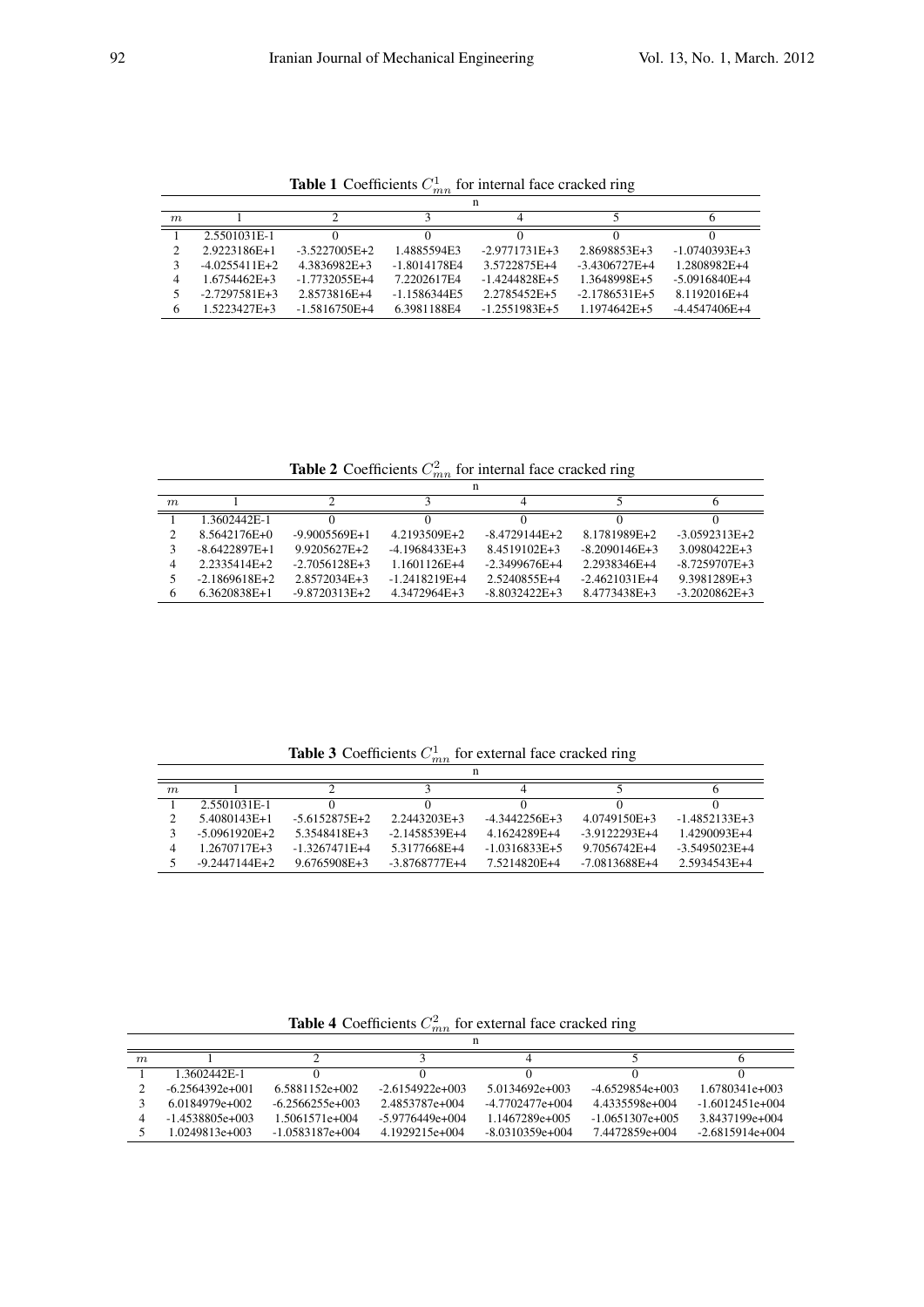

Figure 3 Stress intensity factor of an edge crack at inner surface of a disk or cylinder subjected to the uniform pressure along the crack length with  $\nu = 0.3$  and  $R_i/R_o = 0.5$ 

 $\nu = 0.3$ . Maximum difference between the results of Eq. (13) and results of Andriask and Parkder is less than  $1\%$  while the maximum difference between Eq. (13) and results of Delale and Erdugan is 16*.*5%.

Substituting Eq. (11) into Eq. (9) results to the stress intensity factor of a ring with a radial crack located at its internal or external surface subjected to a uniform stress distribution  $\sigma$  acting along the crack length.

$$
K_I = \left(\frac{2\sqrt{2}}{\pi} + \frac{2}{3}A^1(a_0, W) + \frac{2}{5}A^2(a_0, W)\right)\sigma\sqrt{\pi a}
$$
\n(13)

Putting the average hoop stress along the crack length corresponding to an uncracked rotating hollow disk in Eq. (13), results to the stress intensity factor of this geometry. The hoop stress is:

$$
\sigma_{\theta} = \frac{1+\alpha}{3}\rho\omega^2(R_i^2 + R_o^2 + \frac{R_i^2 R_o^2}{r^2} - \frac{3\alpha}{1+\alpha}r^2)
$$
(14)

The average hoop stress along the crack length is:

$$
\sigma_{ave} = \frac{1}{a} \int_{R_i}^{R_i + a} \sigma_{\theta} dr
$$
  
=  $\frac{1 + \alpha}{3} \rho \omega^2 [1 + W^2 - \frac{W^2}{a_0} (\frac{1}{W + a_0} - \frac{1}{W}) - (\frac{\alpha}{1 + \alpha}) \frac{(W + a_0)^3 - W^3}{a_0}]$  (15)

Substitution  $\sigma_{ave}$  obtained in Eq. (15) instead of  $\sigma$  in Eq. (13), results to first mode of stress intensity factor of the ring with a radial crack at inside surface. That is:

$$
K_{I} = \frac{1+\alpha}{3}\rho\omega^{2}[1+W^{2}-\frac{W^{2}}{a_{0}}(\frac{1}{W+a_{0}}-\frac{1}{W})-(\frac{\alpha}{1+\alpha})(\frac{(W+a_{0})^{3}-W^{3}}{a_{0}}]\times
$$

$$
[\frac{2\sqrt{2}}{\pi}+\frac{2}{3}A^{1}(a_{0},W)+\frac{2}{5}A^{2}(a_{0},W)]\sqrt{\pi a}
$$
(16)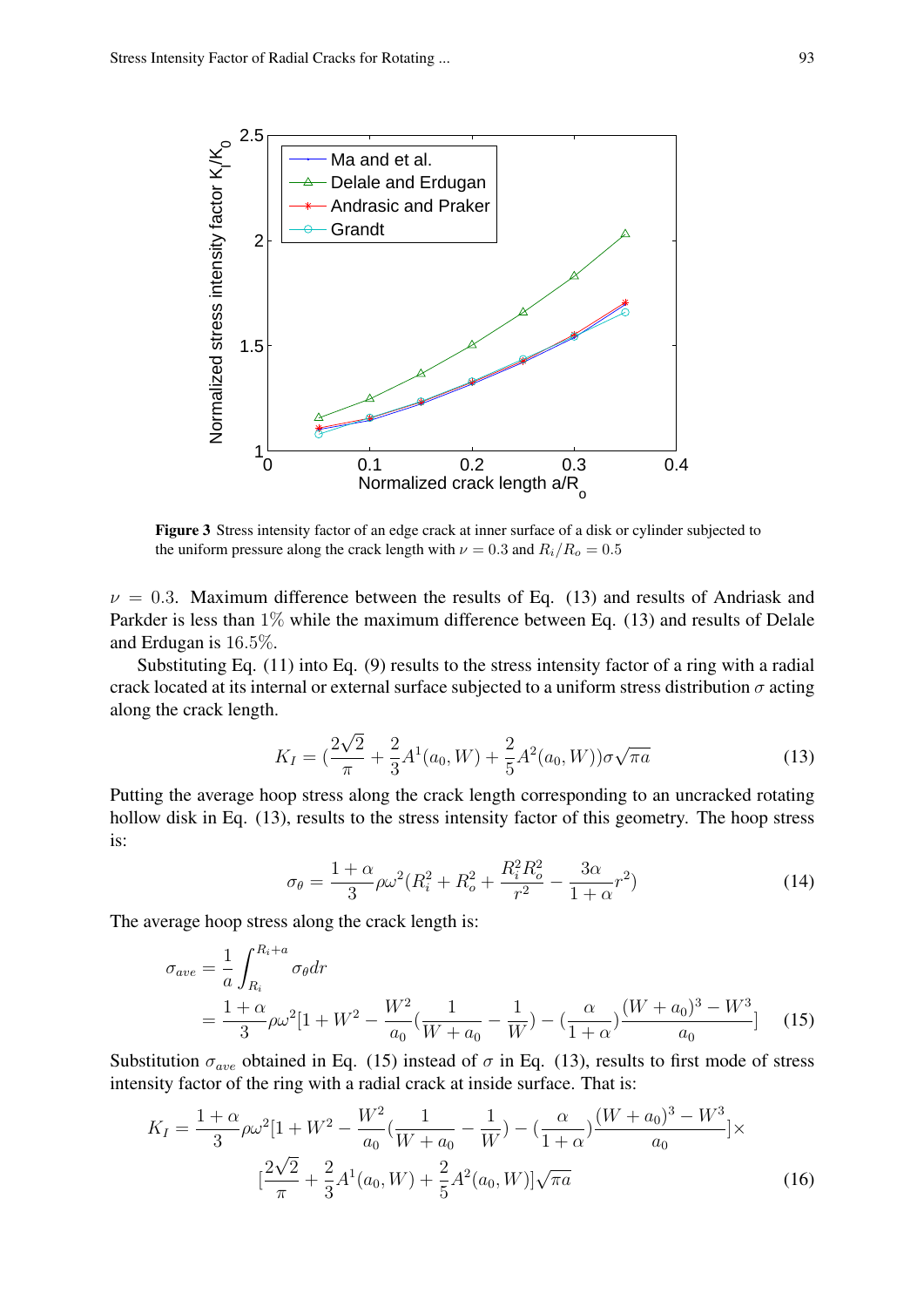

Figure 4 Stress intensity factor of central crack in rotating solid disk under plane stress assumption for  $\nu = 0.3$ 

#### *2.4 Hollow disk with edge crack at external face*

Averaging the hoop stress given by Eq. (14) of a rotating hollow disk/cylinder, along the crack length placed radially at external surface, results to:

$$
\sigma_{ave} = \frac{1}{a} \int_{R_{o}-a}^{R_{o}} \sigma_{\theta} dr
$$
  
=  $\frac{1+\alpha}{3} \rho \omega^{2} [1 + W^{2} - \frac{W^{2}}{a_{0}} (1 - \frac{1}{1-a_{0}}) - (\frac{3\alpha}{1+\alpha}) \frac{1 - (1-a_{0})^{3}}{a_{0}}]$  (17)

Substitution the average stress (17) in Eq. (13), the stress intensity factor for a rotating ring with radial crack at its external face is obtained:

$$
K_{I} = \frac{1+\alpha}{3}\rho\omega^{2}[1+W^{2}-\frac{W^{2}}{a_{0}}(1-\frac{1}{1-a_{0}})-(\frac{\alpha}{1+\alpha})\frac{1-(1-a_{0})^{3}}{a_{0}}] \times
$$

$$
[\frac{2\sqrt{2}}{\pi}+\frac{2}{3}A^{1}(a_{0},W)+\frac{2}{5}A^{2}(a_{0},W)]\sqrt{\pi a}
$$
(18)

## 3 Results and discussion

To check the accuracy of the method, this section calculates and compares the values of stress intensity factors obtained in previous sections with results given in the literature search.

First, the problem of rotating solid disk with a central radial crack under plane stress assumption is considered. Figure (4), shows the comparison of normalized stress intensity factor  $K_I/K_0$  versus normalized crack length  $a/R_o$  obtained in present work to exact solution of Isida [4], FE results of Gowhari [11] and the formula proposed by Tada [22] for  $\nu = 0.3$ . Where:

$$
K_0 = \frac{1+\alpha}{3}\rho\omega^2 R_o^2 \sqrt{\pi a} \tag{19}
$$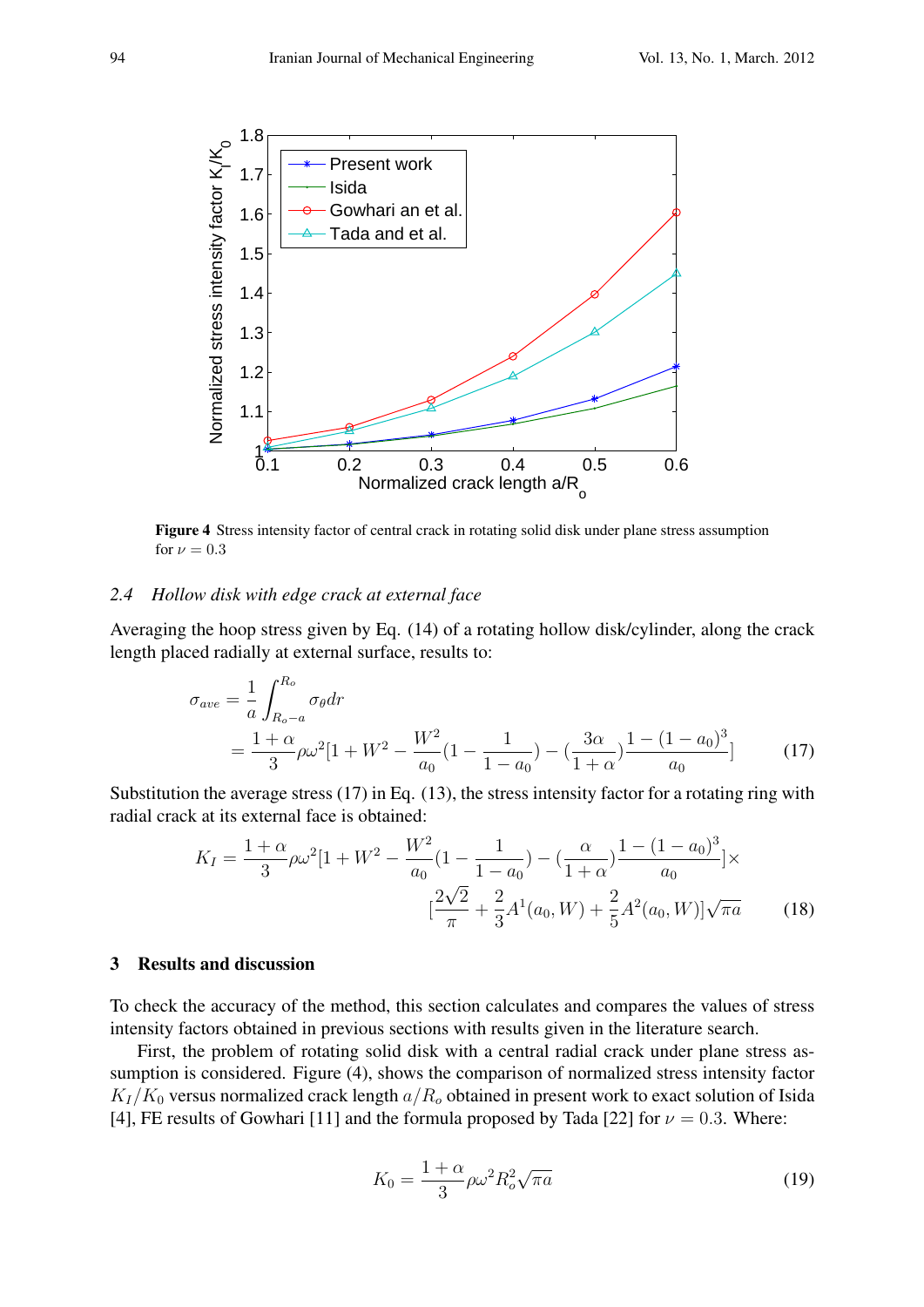

Figure 5 Stress intensity factor of an edge crack in rotating solid disk under plane strain assumption for  $\nu = 0.2$ 

The figure shows that the proposed formula in this work is close to the exact solution of Isida even for long cracks, comparing to other methods. The maximum difference of presented formula is less than 4.5% for  $a/R<sub>o</sub> \le 0.6$  and less than 1% for  $a/R<sub>o</sub> \le 0.4$ .

In Fig. (5), the normalized stress intensity factor  $K_I/K_0$  of a rotating solid disk containing a radial edge crack for plane stress condition and  $\nu = 0.2$  is presented and is compared with the numerical solution proposed by Rooke and Tweed<sup>1</sup> [2], weight function polynomials proposed by Schneider and Danzer [9], asymptotic interpolation of Tada [22] and closed form solution presented by Gregory<sup>2</sup> [8]. As it may be seen, a close solution to other methods is obtained using the proposed formula in this work. The maximum difference between results of present work and Rooke is less than 3%.

Figure (6) shows comparison of stress intensity factor of the same previous problem under plane stress assumption. The stress intensity factor proposed in current article is compared with the FE results of Gowhari et al. [11], asymptotic interpolation of Tada [22], and exact closed form solution of Gregory [8]. The maximum difference between the present work in Fig. (6) with those obtained by Gregory is less than 2*.*5%.

Figure (7) shows the comparison between Eq. (16) and results presented by Delale and Erdogan [21] obtained by truncating the series up to the 140 terms and using a curve fitting procedure for stress intensity factor of a rotating disk containing a radial crack at its internal surface for plane stress condition and with  $\nu = 0.3$  and  $R_i/R_o = 0.5$ . The difference between presented formula in this work and results presented by Delale and Erdogan is 16*.*2% which is around the same difference shown in Fig. (3) for the uniform pressure loading along the crack length<sup>3</sup>. It should be mentioned that presented data of Delale and Erdogan for a pressurized

<sup>&</sup>lt;sup>1</sup>Results of Rooke and Tweed originally are normalized to  $K_0 = \frac{\rho \omega^2 (3-2\nu)}{8(1-\nu)}$ 8(1*−ν*)  $\sqrt{\pi a}$ . In Fig. (5) their results are normalized to  $K_0$  given by Eq. (19).

<sup>2</sup>Resutls of Gregory originally are normalized to  $K_0 = 1/3\rho\omega^2\sqrt{\pi a}$ . In Figs. (5) and (6), results of Gregory are normalized to  $K_0$  given by equation (19).

<sup>&</sup>lt;sup>3</sup>Gowhari and et al.[11], proposed  $K_I/K_0 = (0.2 + \nu)^{-0.01} [8.04 + (\frac{R_i}{R_o})^{0.025} (\frac{a}{R_o})^{-0.013}]$  for this case. Since this formula predicts a very large stress intensity factor and differs around 3.5 times to results of Delale and et al., a mistake might be happened in this formula and so, it is not plotted in Fig. (7).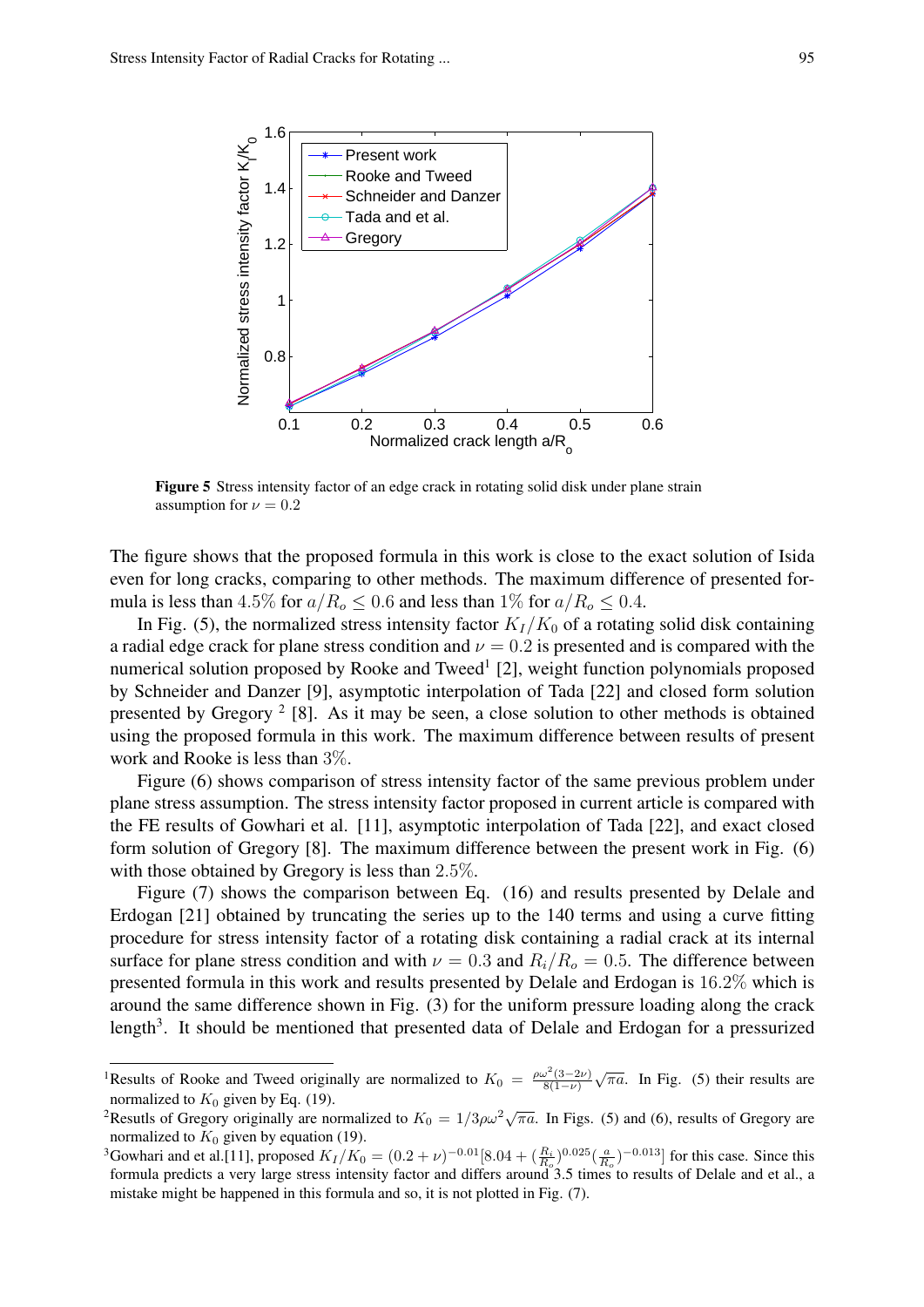

Figure 6 Stress intensity factor of an edge crack in rotating solid disk under plane stress assumption and  $\nu = 0.2$ 

thick cylinder containing a radial edge crack at its inside surface differs with results of Ma et al. [18], Grandte [20] and Andrasic and Parker [19] in the same order of magnitude of the uniform pressure loading along the crack length given in Fig. (3). Tabular data of normalized stress intensity factors based on the formula presented in this work for internal face cracked edge rotating hollow disks and cylinders are shown in Tables (5) and (6) respectively. The values of  $K_I/K_0$  in tables are shown for various  $a/(R_o - R_i)$ ,  $R_i/(R_o - R_i)$  and  $\nu = 0.3$ .

Figure (8) shows comparison of stress intensity factor of a rotating hollow disk obtained by present work with those presented by truncated series solution of Delale and Erdogran [21] and FE results of Gowhari et al. [11] for  $\nu = 0.3$ . The maximum difference between results of present work and results of Delale and Erdogan is less than 2%. It should be mentioned that a good agreement is obtained for stress intensity factor presented by Delale and Erdogan [21], results of Ma and et al. [18], Grandte [20] and Andrasic and Parker [19] for a pressurized disk containing and external edge crack. The normalized stress intensity factor for plane stress and plane strain conditions are shown in Tables (7) and (8) respectively. The results of  $K_I/K_0$  in these tables are presented for different values of  $R_i/(R_o - R_i)$  and  $a/(R_o - R_i)$ .

#### 4 Conclusion

In this paper average stress method is used to evaluate formulae for stress intensity factor of cracked rotating solid/hollow disks for both of the plane stress and plane strain conditions. With a good accuracy, the simple equation presented in this work for rotating disks including a central crack, was the closest one to the exact solution in comparison with results obtained by other methods, including the FEM. The simple formula presented for rotating disk with an edge crack shows close agreement to the numerical values obtained by exact solution of the elasticity problem and other methods. Formulas in the form of polynomials presented for the stress intensity factor of rotating hollow disks with a crack at outside surface shows a good agreement with numerical results obtained by truncated series.and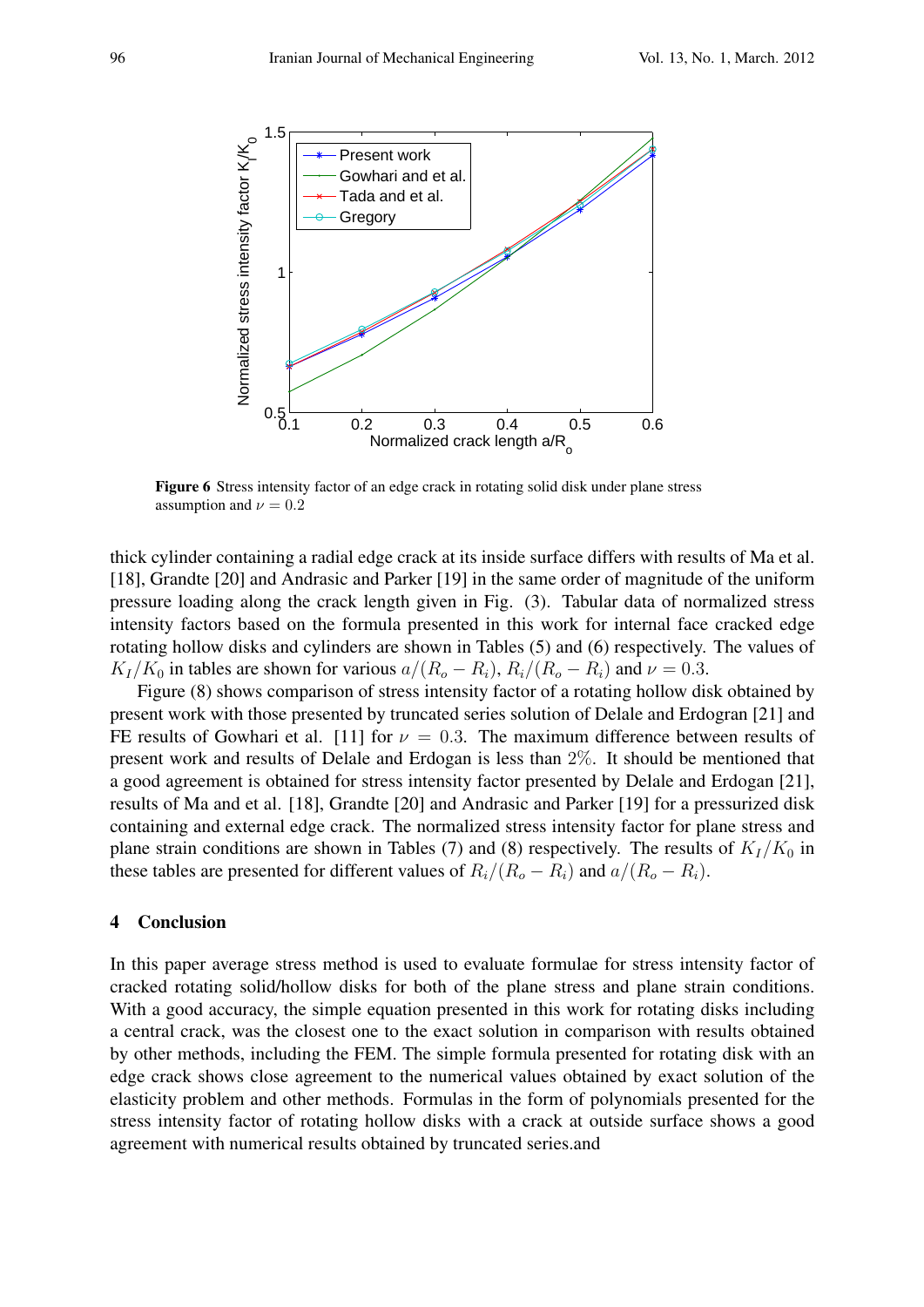

Figure 7 Stress intensity factor of an edge crack in rotating solid disk under plane stress condition with  $R_i/R_o = 0.5$  and  $\nu = 0.3$ 

|               | $R_i/(R_o -$<br>$R_i)$ |        |        |                |        |  |  |
|---------------|------------------------|--------|--------|----------------|--------|--|--|
| $a/(R_o-R_i)$ | 1/3                    | 1/2    | 1      | $\overline{2}$ | 3      |  |  |
| 0.01          | 2.2159                 | 2.2518 | 2.3430 | 2.4479         | 2.5101 |  |  |
| 0.02          | 2.1568                 | 2.2052 | 2.3197 | 2.4368         | 2.5046 |  |  |
| 0.03          | 2.1015                 | 2.1623 | 2.2986 | 2.4281         | 2.5014 |  |  |
| 0.04          | 2.0498                 | 2.1230 | 2.2797 | 2.4216         | 2.5004 |  |  |
| 0.05          | 2.0016                 | 2.0869 | 2.2628 | 2.4173         | 2.5015 |  |  |
| 0.06          | 1.9567                 | 2.0538 | 2.2478 | 2.4151         | 2.5046 |  |  |
| 0.07          | 1.9148                 | 2.0234 | 2.2346 | 2.4149         | 2.5098 |  |  |
| 0.08          | 1.8758                 | 1.9955 | 2.2230 | 2.4165         | 2.5168 |  |  |
| 0.09          | 1.8396                 | 1.9700 | 2.2131 | 2.4200         | 2.5258 |  |  |
| 0.1           | 1.8059                 | 1.9466 | 2.2048 | 2.4252         | 2.5367 |  |  |
| 0.2           | 1.5820                 | 1.7991 | 2.1852 | 2.5551         | 2.7360 |  |  |
| 0.3           | 1.4920                 | 1.7388 | 2.2359 | 2.7842         | 3.0718 |  |  |
| 0.4           | 1.4610                 | 1.7146 | 2.3128 | 3.0681         | 3.5109 |  |  |
| 0.5           | 1.4479                 | 1.7145 | 2.3991 | 3.3824         | 4.0284 |  |  |
| 0.6           | 1.4506                 | 1.7494 | 2.5042 | 3.7183         | 4.6049 |  |  |
| 0.7           | 1.5134                 | 1.8423 | 2.6628 | 4.0808         | 5.2251 |  |  |
| 0.8           | 1.7335                 | 2.0202 | 2.9340 | 4.4858         | 5.8752 |  |  |

Table 5 Normalized stress intensity factor for internal face crack in rotating hollow disks  $\nu = 0.3$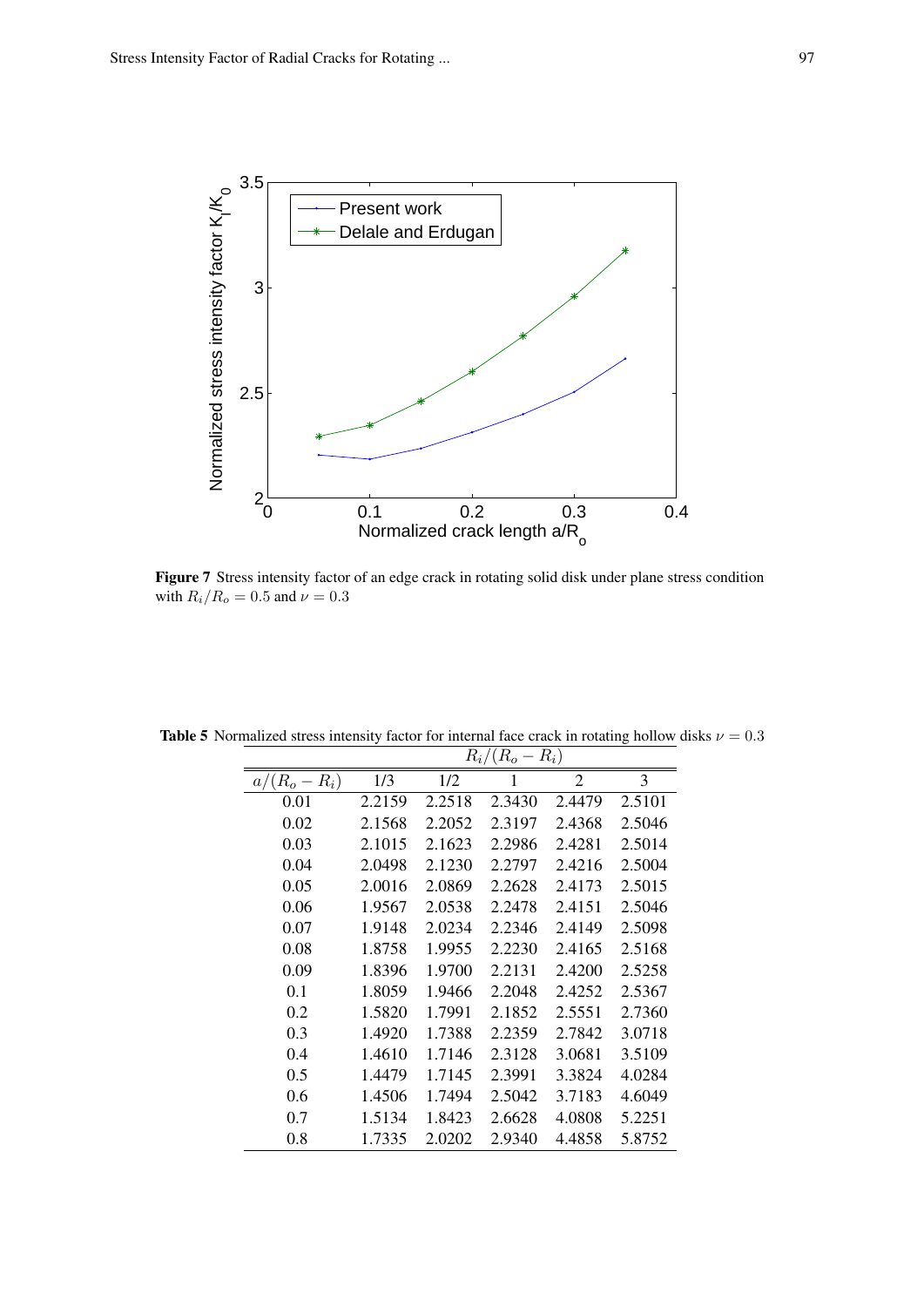|                 | $R_i/(R_o - R_i)$ |        |        |                |        |  |  |  |
|-----------------|-------------------|--------|--------|----------------|--------|--|--|--|
| $a/(R_o - R_i)$ | 1/3               | 1/2    | 1      | $\overline{2}$ | 3      |  |  |  |
| 0.01            | 2.2094            | 2.2403 | 2.3174 | 2.4024         | 2.4525 |  |  |  |
| 0.02            | 2.1501            | 2.1936 | 2.2939 | 2.3911         | 2.4468 |  |  |  |
| 0.03            | 2.0947            | 2.1507 | 2.2727 | 2.3822         | 2.4434 |  |  |  |
| 0.04            | 2.0430            | 2.1112 | 2.2535 | 2.3755         | 2.4420 |  |  |  |
| 0.05            | 1.9947            | 2.0750 | 2.2364 | 2.3709         | 2.4428 |  |  |  |
| 0.06            | 1.9496            | 2.0417 | 2.2212 | 2.3684         | 2.4456 |  |  |  |
| 0.07            | 1.9076            | 2.0111 | 2.2077 | 2.3678         | 2.4503 |  |  |  |
| 0.08            | 1.8685            | 1.9831 | 2.1960 | 2.3690         | 2.4569 |  |  |  |
| 0.09            | 1.8321            | 1.9574 | 2.1858 | 2.3721         | 2.4653 |  |  |  |
| 0.1             | 1.7982            | 1.9339 | 2.1771 | 2.3768         | 2.4756 |  |  |  |
| 0.2             | 1.5725            | 1.7838 | 2.1536 | 2.5002         | 2.6666 |  |  |  |
| 0.3             | 1.4798            | 1.7203 | 2.1989 | 2.7196         | 2.9898 |  |  |  |

0.4 1.4453 1.6920 2.2692 2.9917 3.4124 0.5 1.4280 1.6868 2.3479 3.2919 3.9095 0.6 1.4256 1.7154 2.4440 3.6116 4.4623 0.7 1.4812 1.7996 2.5909 3.9555 5.0552 0.8 1.6885 1.9649 2.8455 4.3384 5.6748

Table 6 Normalized stress intensity factor for internal face crack in rotating hollow cylinders  $\nu = 0.3$ 



Figure 8 Stress intensity factor of an edge crack in rotating solid disk under plane stress condition with  $R_i/R_o = 0.5$  and  $\nu = 0.3$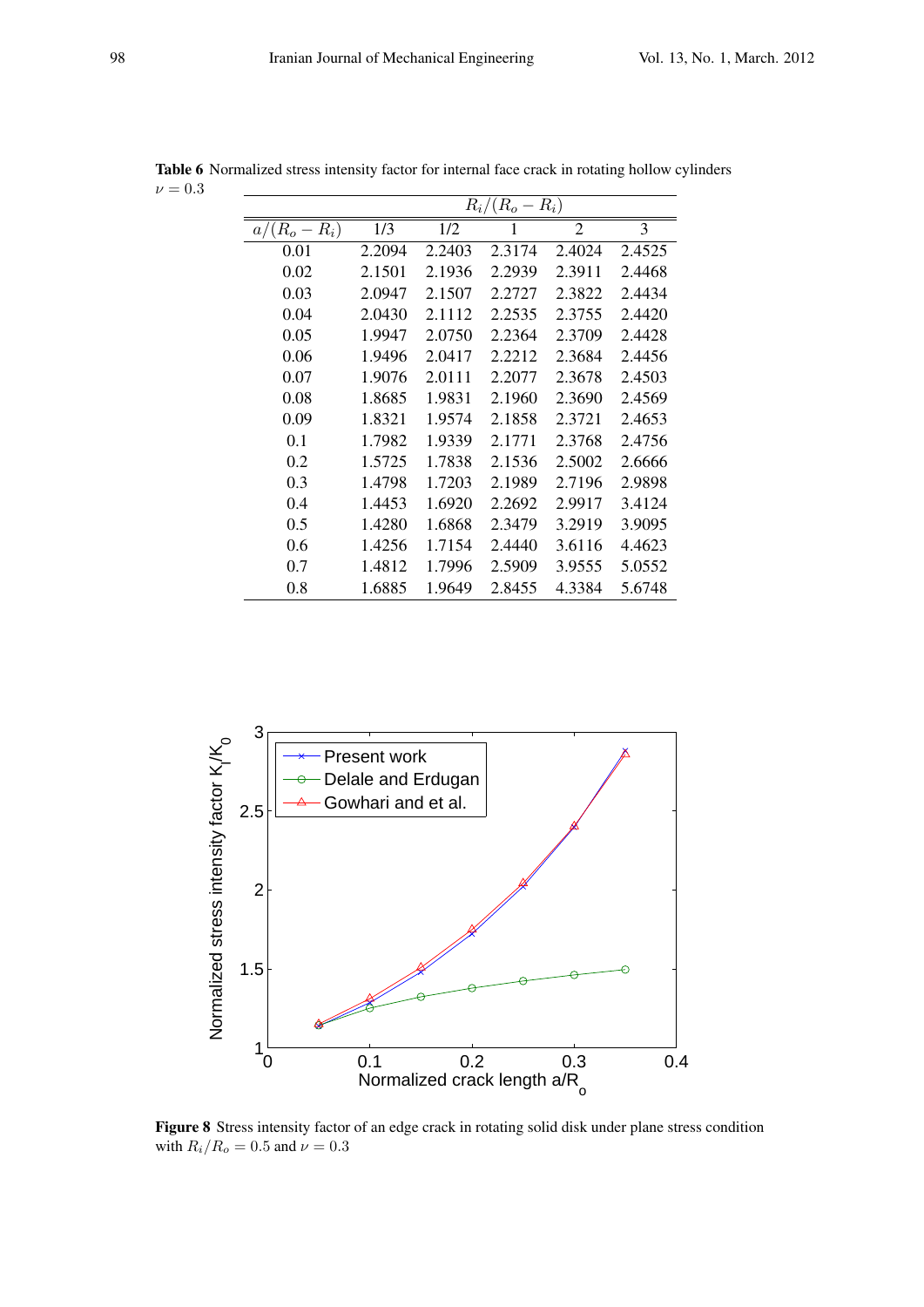|                 | $R_i/(R_o - R_i)$ |        |        |                |        |  |  |
|-----------------|-------------------|--------|--------|----------------|--------|--|--|
| $a/(R_o - R_i)$ | 1/3               | 1/2    | 1      | $\overline{2}$ | 3      |  |  |
| 0.01            | 0.6263            | 0.7347 | 1.0469 | 1.4837         | 1.7497 |  |  |
| 0.02            | 0.6349            | 0.7426 | 1.0549 | 1.4915         | 1.7580 |  |  |
| 0.03            | 0.6437            | 0.7508 | 1.0635 | 1.5002         | 1.7673 |  |  |
| 0.04            | 0.6527            | 0.7595 | 1.0726 | 1.5099         | 1.7777 |  |  |
| 0.05            | 0.6618            | 0.7684 | 1.0822 | 1.5204         | 1.7891 |  |  |
| 0.06            | 0.6710            | 0.7777 | 1.0924 | 1.5319         | 1.8017 |  |  |
| 0.07            | 0.6804            | 0.7873 | 1.1031 | 1.5443         | 1.8153 |  |  |
| 0.08            | 0.6900            | 0.7972 | 1.1143 | 1.5577         | 1.8300 |  |  |
| 0.09            | 0.6997            | 0.8074 | 1.1260 | 1.5719         | 1.8458 |  |  |
| 0.1             | 0.7095            | 0.8178 | 1.1382 | 1.5870         | 1.8627 |  |  |
| 0.2             | 0.8173            | 0.9375 | 1.2864 | 1.7869         | 2.0954 |  |  |
| 0.3             | 0.9445            | 1.0816 | 1.4804 | 2.0752         | 2.4508 |  |  |
| 0.4             | 1.0964            | 1.2516 | 1.7223 | 2.4553         | 2.9411 |  |  |
| 0.5             | 1.2809            | 1.4578 | 2.0218 | 2.9361         | 3.5805 |  |  |
| 0.6             | 1.5096            | 1.7213 | 2.3981 | 3.5333         | 4.3855 |  |  |
| 0.7             | 1.7992            | 2.0782 | 2.8821 | 4.2698         | 5.3750 |  |  |
| 0.8             | 2.1745            | 2.5835 | 3.5189 | 5.1771         | 6.5706 |  |  |

Table 7 Normalized stress intensity factor for external face crack in rotating hollow disks  $\nu = 0.3$ 

Table 8 Normalized stress intensity factor for external face crack in rotating hollow cylinders  $\nu = 0.3$ 

|                 | $R_i/(R_o -$<br>$R_i)$ |        |        |                |        |  |  |
|-----------------|------------------------|--------|--------|----------------|--------|--|--|
| $a/(R_o - R_i)$ | 1/3                    | 1/2    | 1      | $\overline{2}$ | 3      |  |  |
| 0.01            | 0.5243                 | 0.6328 | 0.9449 | 1.3816         | 1.6475 |  |  |
| 0.02            | 0.5332                 | 0.6410 | 0.9531 | 1.3895         | 1.6557 |  |  |
| 0.03            | 0.5422                 | 0.6495 | 0.9618 | 1.3982         | 1.6649 |  |  |
| 0.04            | 0.5514                 | 0.6583 | 0.9710 | 1.4078         | 1.6752 |  |  |
| 0.05            | 0.5607                 | 0.6675 | 0.9807 | 1.4183         | 1.6864 |  |  |
| 0.06            | 0.5701                 | 0.6769 | 0.9909 | 1.4296         | 1.6987 |  |  |
| 0.07            | 0.5797                 | 0.6866 | 1.0015 | 1.4418         | 1.7120 |  |  |
| 0.08            | 0.5894                 | 0.6966 | 1.0126 | 1.4548         | 1.7263 |  |  |
| 0.09            | 0.5993                 | 0.7069 | 1.0242 | 1.4687         | 1.7417 |  |  |
| 0.1             | 0.6093                 | 0.7174 | 1.0363 | 1.4834         | 1.7581 |  |  |
| 0.2             | 0.7181                 | 0.8366 | 1.1816 | 1.6771         | 1.9827 |  |  |
| 0.3             | 0.8456                 | 0.9793 | 1.3705 | 1.9551         | 2.3246 |  |  |
| 0.4             | 0.9969                 | 1.1474 | 1.6059 | 2.3214         | 2.7963 |  |  |
| 0.5             | 1.1800                 | 1.3509 | 1.8974 | 2.7855         | 3.4119 |  |  |
| 0.6             | 1.4064                 | 1.6102 | 2.2640 | 3.3628         | 4.1880 |  |  |
| 0.7             | 1.6924                 | 1.9602 | 2.7358 | 4.0761         | 5.1435 |  |  |
| 0.8             | 2.0627                 | 2.4550 | 3.3569 | 4.9564         | 6.3003 |  |  |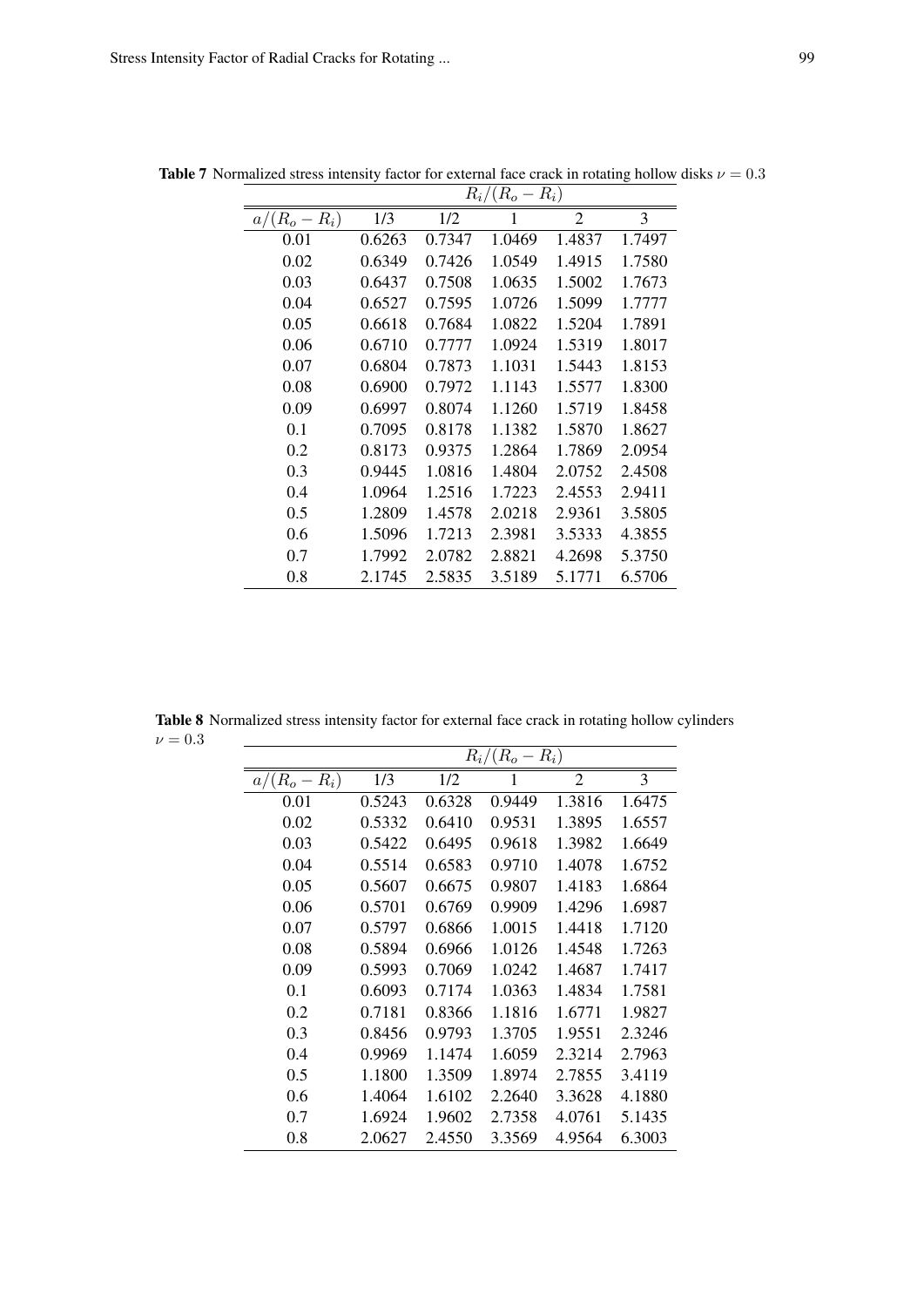### References

- [1] Rooke, D.P., and Tweed, J., "The Stress Intensity Factors of a Radial Crack in a Finite Rotating Elastic Disc", International Journal of Engineering Science, Vol. 10, No. 8, pp. 709-714, (1972).
- [2] Rooke, D.P., and Tweed, J., "The Stress Intensity Factor of an Edge Crack in a Finite Rotating Elastic Disc", International Journal of Engineering Science, Vol. 11, No. 2, pp. 279-283, (1973).
- [3] Owen, D.R.J., and Griffeiths, J.R., "Stress Intensity Factors for Cracks in a Plate Containing a Hole and in a Spinning Disc", International Journal of Fracture, Vol. 9, No. 4, pp. 471-476, (1973).
- [4] Isida, M., "Rotating Disk Containing an Internal Crack Located at an Arbitrary Position", Engineering Fracture Mechanics, Vol. 14, No. 3, pp. 549-555, (1981).
- [5] Sukere, A.A., "Accurate Approximations of Stress Intensity Factors or Edge Cracks in Rotating Disks", International Journal of Fracture, Vol. 32, No. 3, pp. R43-R46, (1987).
- [6] Williams, J.G., and Isherwood, D.P., "Calculation of Strain-energy Release Rates of Cracked Plates by an Approximate Method", Journal of Strain Analysis for Engineering Design, Vol. 3, No. 1, pp. 17-22, (1968).
- [7] Sukere, A.A., "The Stress Intensity Factors of Internal Radial Cracks in Rotating Disks by the Method of Caustics", Engineering Fracture Mechanics, Vol. 26, No. 1, pp. 65-74, (1987).
- [8] Gregory, R.D., "The Spinning Circular Disc with a Radial Edge Crack; an Exact Solution", International Journal of Fracture, Vol. 41, No. 1, pp. 39-50, (1989).
- [9] Schneider, G.A., and Danzer, R., "Calculation of the Stress Intensity Factor of an Edge Crack in a Finite Elastic Disc using the Weight Function Method", Engineering Fracture Mechanics, Vol. 34, No. 3, pp. 547-552, (1989).
- [10] Oliveira, R., and Wu, X.R., "Stress Intensity Factors for Axial Cracks in Hollow Cylinders Subjected to Thermal Shock", Engineering Fracture Mechanics, Vol. 27, No. 2, pp. 185- 197, (1987).
- [11] Gowhari-Anaraki A.R., Hardy, S.J., and Adibi-Asl, R., "Stress Intensity Factors for Radial Cracks in Annular and Solid Discs under Constant Angular Velocity", International Journal of Strain Analysis for Engineering Design, Vol. 40, No. 2, pp. 217-223, (2004).
- [12] Broek, D., "*Elementary engineering fracture mechanics*", Martinus Nijhoff Publishers, Boston, (1982).
- [13] Fett, T., "*Stress Intensity Factors and T-stresses Weigh Functions*", University of Karlsruhe, Karlsruhe, (2008).
- [14] Bueckner, H.F., "A Novel Principle for the Computation of Stress Intensity Factors", ZAMM, Vol. 50, No. 9, pp. 529-546, (1970).
- [15] Rice, J.R., "Some Remarks on Elastic Crack-tip Stress Field', International Journal of Solids and Structures, Vol. 8, No. 6, pp. 751-758, (1972).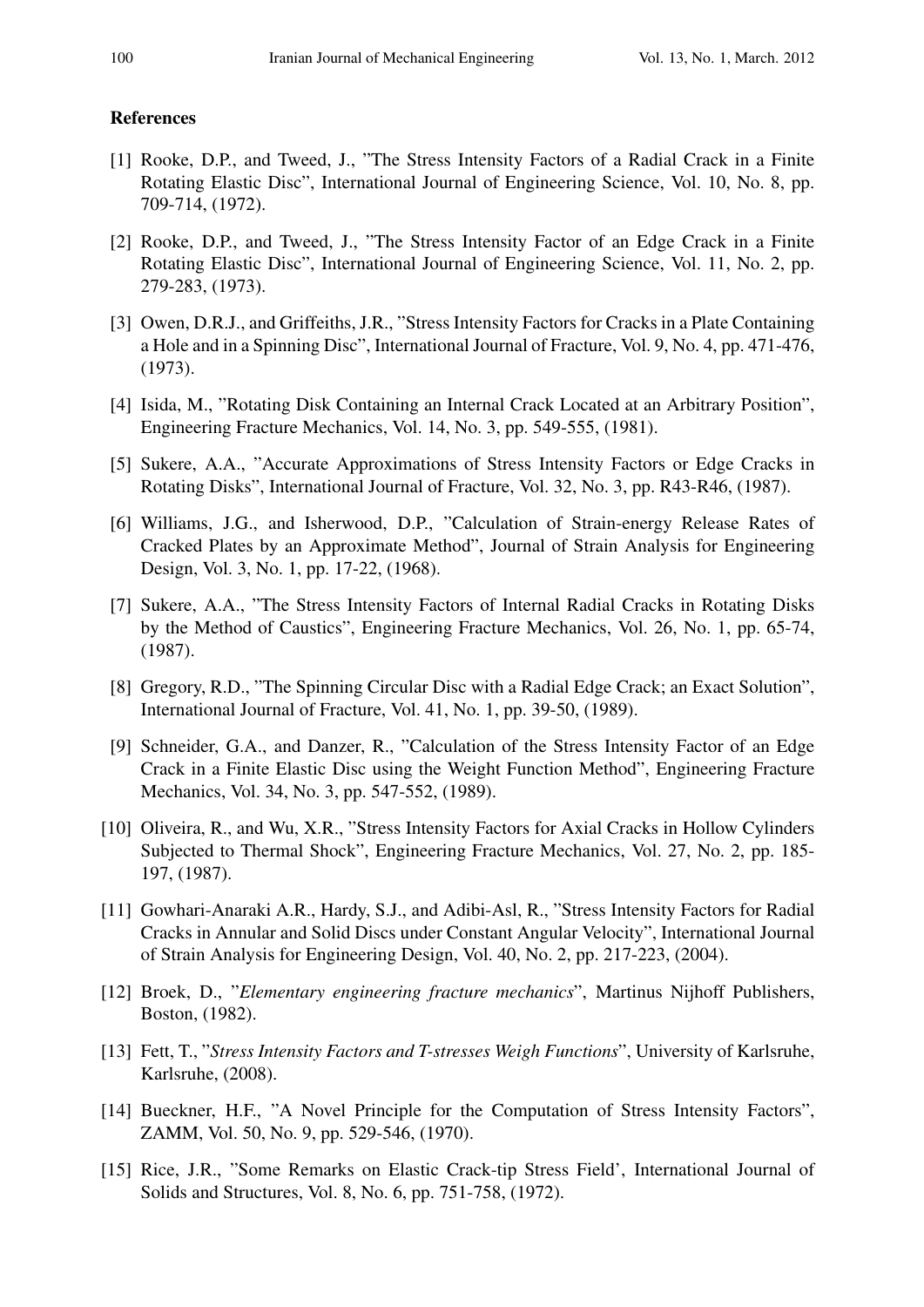- [16] Pastrama, S.D., and de Castro, P.M.S.T., "Weight Functions from Finite Element Displacements", International Journal of Pressure Vessels and Piping, Vol. 75, No. 3, pp. 229-236, (1998).
- [17] Cojocaru, D., Pastram, S.D., and de Castro, P.M.S.T., "Finite Element Weight Functions Application for a Cracked Disk", International Journal of Fracture, Vol. 116, No. 1, pp. L9-L14, (2002).
- [18] Ma, C.C., Huang, J.I., and Tsai, C.H., "Weight Functions and Stress Intensity Factors for Axial Cracks in Hollow Cylinders", Journal of Pressure Vessel Technology, Vol. 116, No. 4, pp. 423-430, (1994).
- [19] Andrasik, C.P., and Parker, A.P., "Dimensionless Stress Intensity Factors for Crack Thick Cylinders under Polynomial Crack Face Loadings", Engineering Fracture Mechanics, Vol. 19, No. 1, pp. 187-193, (1984).
- [20] Grandt, A.F., "Stress Intensity Factors for Cracked Holes and Rings Loaded with Polynomial Crack Face Pressure Distributions", International Journal of Fracture, Vol. 14, No. 2, pp. R21-R229, (1978).
- [21] Delale, F., and Erdogan, F., "Stress Intensity Factors in a Hollow Cylinder Containing a Radial Crack", International Journal of Fracture, Vol. 20, No. 4, pp. 251-265, (1982).
- [22] Tada, H., and Paris, P.C., Irwin, G.R., "*The Stress Analysis of Cracks Handbook*" , ASME Press, New York, (2000).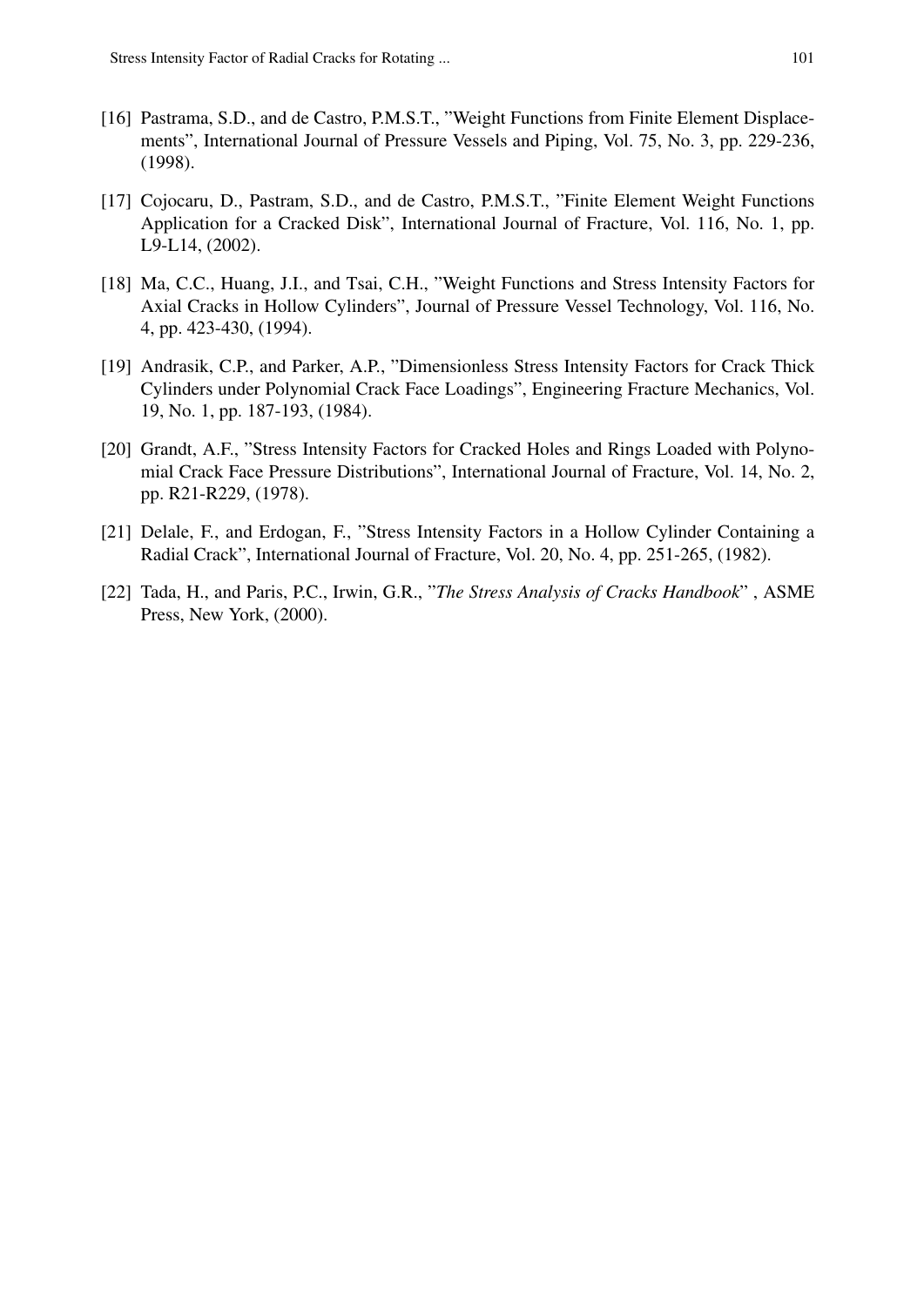## Nomenclature

- *a*: Half of the crack for central crack and crack length for edge crack
- *a*0: Normalized crack length
- *E*: Modulus of elasticity
- $K_I^r$ : Stress intensity factor of reference case
- $K_I$ : Stress intensity factor of mode I
- $R_i$ : : Inside radius of disk
- *Ro*: Outside radius of disk
- *u r y* : Displacement field of reference case
- $\check{W}$ : Ratio of inside to outside radius

# *Greek symbols*

- *ν*: Poisson ratio
- *ω*: Angular velocity
- *ρ*: Density
- *σθ*: Hoop stress
- *σave*: Average stress over crack length